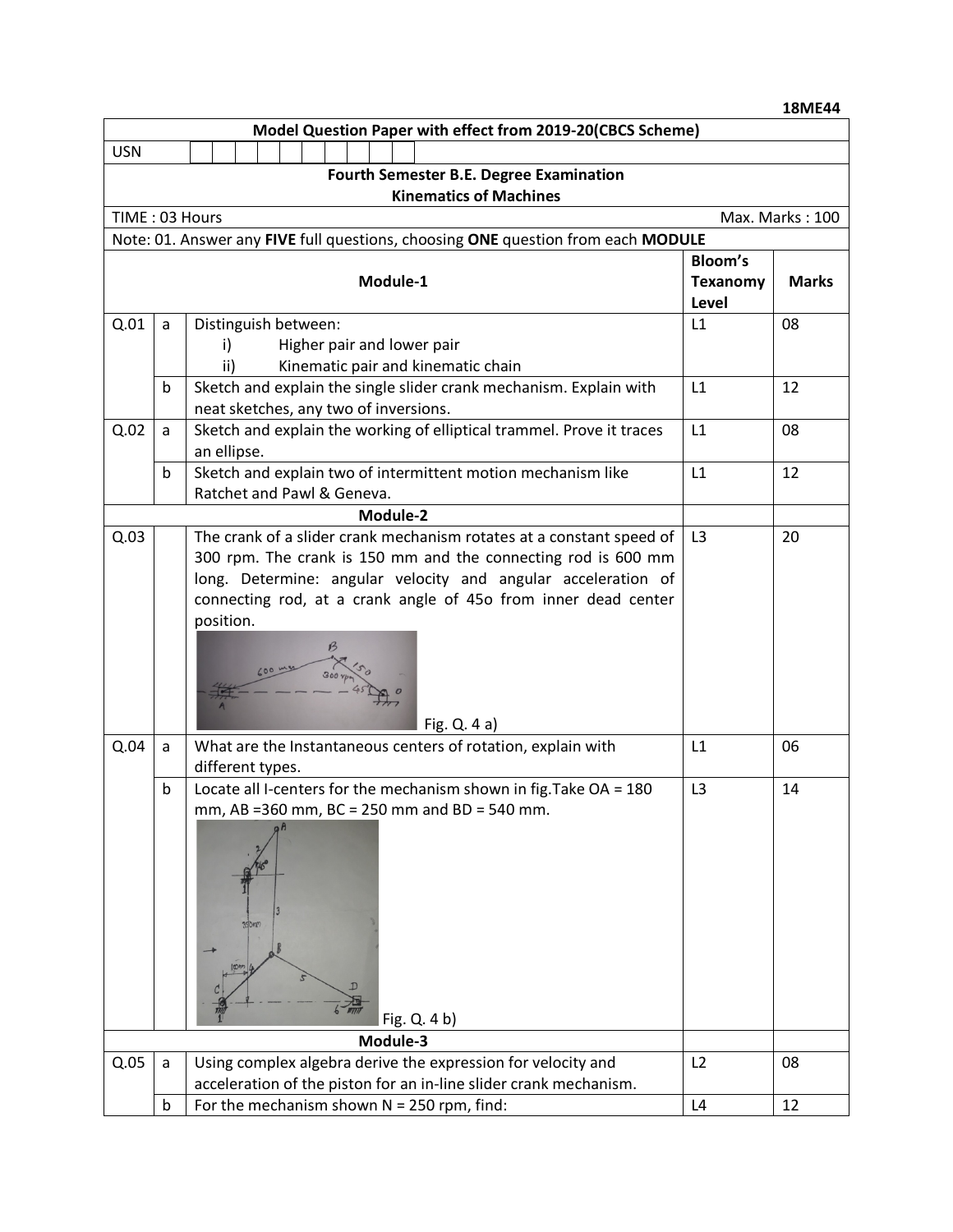|      |                                                                                                         |                | <b>18ME44</b> |  |  |  |
|------|---------------------------------------------------------------------------------------------------------|----------------|---------------|--|--|--|
|      | Velocity of the piston and angular velocity of the<br>i)                                                |                |               |  |  |  |
|      | connecting rod.                                                                                         |                |               |  |  |  |
|      | Acceleration of the piston and angular acceleration of<br>ii)                                           |                |               |  |  |  |
|      | connecting rod.                                                                                         |                |               |  |  |  |
|      |                                                                                                         |                |               |  |  |  |
|      |                                                                                                         |                |               |  |  |  |
|      |                                                                                                         |                |               |  |  |  |
|      | Ο                                                                                                       |                |               |  |  |  |
|      |                                                                                                         |                |               |  |  |  |
|      |                                                                                                         |                |               |  |  |  |
|      | $\mathcal{C}$                                                                                           |                |               |  |  |  |
|      | 00                                                                                                      |                |               |  |  |  |
|      |                                                                                                         |                |               |  |  |  |
|      |                                                                                                         |                |               |  |  |  |
|      |                                                                                                         |                |               |  |  |  |
|      |                                                                                                         |                |               |  |  |  |
|      |                                                                                                         |                |               |  |  |  |
|      |                                                                                                         |                |               |  |  |  |
| Q.06 | For the Four Bar mechanism shown find angular velocity and                                              | L4             | 20            |  |  |  |
|      | acceleration of the coupler link and the follower. The crank rotates                                    |                |               |  |  |  |
|      | at 320 rpm c. w.                                                                                        |                |               |  |  |  |
|      |                                                                                                         |                |               |  |  |  |
|      |                                                                                                         |                |               |  |  |  |
|      |                                                                                                         |                |               |  |  |  |
|      | B                                                                                                       |                |               |  |  |  |
|      |                                                                                                         |                |               |  |  |  |
|      | $=600$ mm                                                                                               |                |               |  |  |  |
|      |                                                                                                         |                |               |  |  |  |
|      |                                                                                                         |                |               |  |  |  |
|      |                                                                                                         |                |               |  |  |  |
|      |                                                                                                         |                |               |  |  |  |
|      |                                                                                                         |                |               |  |  |  |
|      |                                                                                                         |                |               |  |  |  |
|      |                                                                                                         |                |               |  |  |  |
|      | Module-4                                                                                                |                |               |  |  |  |
| Q.07 | The following data relate to cam profile in which the roller follower                                   | L3             | 20            |  |  |  |
|      | moves with UARM during ascent and descent.                                                              |                |               |  |  |  |
|      | Minimum radius of $cam = 40$ mm                                                                         |                |               |  |  |  |
|      | Roller radius = 20 mm                                                                                   |                |               |  |  |  |
|      | $Lift = 30$ mm                                                                                          |                |               |  |  |  |
|      | Angle of ascent = $120^\circ$                                                                           |                |               |  |  |  |
|      | Angle of descent = $120^\circ$                                                                          |                |               |  |  |  |
|      | Angle of dwell between ascent and descent = $60^{\circ}$                                                |                |               |  |  |  |
| Q.08 | Draw the profile of the cam.<br>Draw the profile of a cam operating a flat faced follower having a lift | L <sub>3</sub> | 20            |  |  |  |
|      |                                                                                                         |                |               |  |  |  |